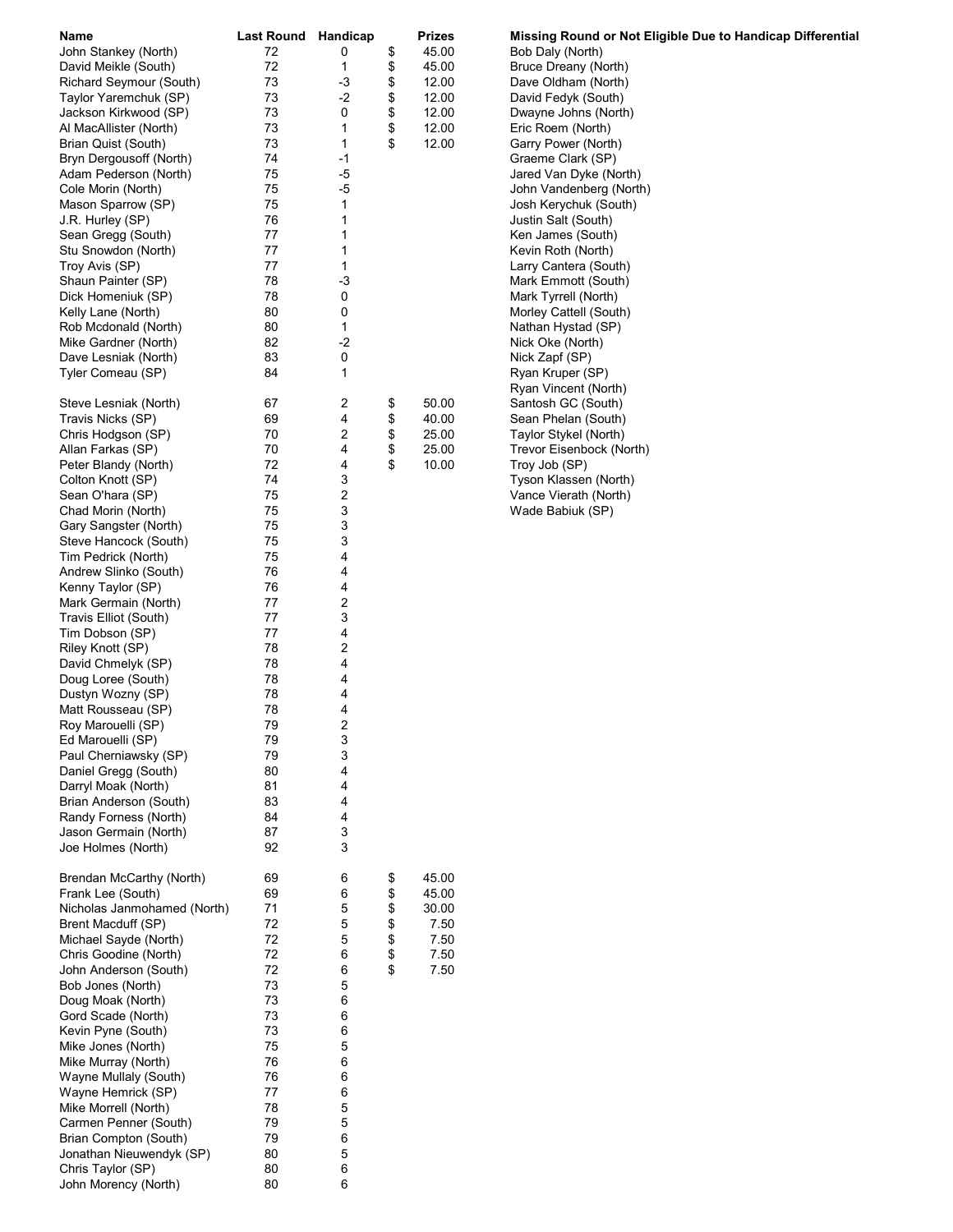| Bob Brault (North)<br>Craig Johnson (North)<br>Les Duguid (SP)<br>Bryce Batke (North) | 82<br>82<br>82<br>87 | 5<br>5<br>6<br>5 |          |                |
|---------------------------------------------------------------------------------------|----------------------|------------------|----------|----------------|
| Brian Blair (South)                                                                   | 89                   | 5                |          |                |
| Jack Dearmond (North)                                                                 | 69<br>71             | 7<br>8           | \$<br>\$ | 50.00          |
| Darcy Hafso (North)<br>Gavin Harburn (SP)                                             | 71                   | 8                |          | 30.00<br>30.00 |
| Jay Souder (SP)                                                                       | 71                   | 8                | \$       | 30.00          |
| <b>Brett Mugford (South)</b>                                                          | 74                   | 7                | \$       | 10.00          |
| Brad Mccallum (North)<br>Murray Kozak (North)                                         | 75<br>75             | 7<br>8           |          |                |
| Bill McGowan (South)                                                                  | 76                   | 9                |          |                |
| Robert Fitzgerald (South)                                                             | 76                   | 9                |          |                |
| Jason Pope (South)                                                                    | 77                   | 8                |          |                |
| Mike Krumm (South)                                                                    | 77                   | 9                |          |                |
| Danen Daniel (South)<br>Kyle Coates (North)                                           | 78<br>78             | 9<br>9           |          |                |
| Miles Miller (North)                                                                  | 78                   | 9                |          |                |
| Egbert Stang (North)                                                                  | 79                   | 8                |          |                |
| Andrew Straughan (North)                                                              | 80                   | 7                |          |                |
| Doug Johnston (South)<br>Mason Negraiff (North)                                       | 80<br>80             | 8<br>8           |          |                |
| Jim Dayman (South)                                                                    | 80                   | 9                |          |                |
| John Mcgowan (South)                                                                  | 80                   | 9                |          |                |
| Doug Robertson (North)                                                                | 82                   | 7                |          |                |
| Ross Horton (SP)                                                                      | 82                   | 8                |          |                |
| Mike Michielin (SP)<br>Marvin Beyer (North)                                           | 84<br>86             | 9<br>9           |          |                |
| Michael Gagnon (SP)                                                                   | 87                   | 9                |          |                |
| Scott Gabriel (North)                                                                 | 88                   | 9                |          |                |
| Jeff Weaver (SP)                                                                      | 90                   | 9                |          |                |
| Skip Pringle (South)                                                                  | 94                   | 9                |          |                |
| Tanner Kendall (North)                                                                | 67                   | 13               | \$       | 50.00          |
| Taylor Orlesky (SP)<br>James Gospodyn (South)                                         | 68<br>73             | 10<br>13         | \$<br>\$ | 40.00<br>30.00 |
| Brett Heddle (North)                                                                  | 75                   | 10               | \$       | 15.00          |
| Greg Legrand (North)                                                                  | 75                   | 12               | \$       | 15.00          |
| Ryan Silveira (SP)                                                                    | 77                   | 10               |          |                |
| Gord Koehler (North)                                                                  | 77                   | 13               |          |                |
| Justin Nieuwendyk (SP)<br>John Van beek (North)                                       | 78<br>78             | 11<br>14         |          |                |
| Dale Zemlak (South)                                                                   | 79                   | 10               |          |                |
| Jerry Shieron (South)                                                                 | 79                   | 10               |          |                |
| Mark Wahl (North)                                                                     | 79                   | 12               |          |                |
| Rich Bayley (SP)<br>Justin Norris (South)                                             | 80<br>80             | 10<br>11         |          |                |
| David Kinnee (SP)                                                                     | 81                   | 10               |          |                |
| Mykel Cazes (South)                                                                   | 81                   | 11               |          |                |
| Ben Christie (SP)                                                                     | 81                   | 12               |          |                |
| Aaron Heinrich (South)                                                                | 81<br>81             | 13<br>13         |          |                |
| Adam Groshko (South)<br>Bill Jamieson (South)                                         | 82                   | 13               |          |                |
| Liam Job (SP)                                                                         | 83                   | 13               |          |                |
| Ron Brittain (North)                                                                  | 85                   | 10               |          |                |
| Bruce Macneil (SP)                                                                    | 85                   | 11               |          |                |
| Ken Fullbrook (North)<br>Brandon Ewchuck (North)                                      | 87<br>87             | 10<br>12         |          |                |
| Merv Brown (North)                                                                    | 89                   | 10               |          |                |
| Mark Caskenette (North)                                                               | 89                   | 12               |          |                |
| Ken Gamroth (South)                                                                   | 71                   | 18               | \$       | 50.00          |
| Brooklin Schneider (SP)                                                               | 72                   | 19               | \$       | 40.00          |
| Sean Comeault (SP)                                                                    | 74                   | 18               | \$       | 25.00          |
| Gary Sopko (South)<br>Brad Bedyk (North)                                              | 74<br>75             | 26<br>15         |          | 25.00<br>3.25  |
| Jamie Paton (South)                                                                   | 75                   | 24               | \$       | 3.25           |
| Mark Mclaughlin (SP)                                                                  | 75                   | 24               | \$       | 3.25           |
| Boyd Kyncl (South)                                                                    | 76                   | 15               |          |                |
| Keith Pritchard (South)                                                               | 76                   | 19               |          |                |
| Dave kaminsky (South)<br>Josh Silveira (SP)                                           | 76<br>77             | 24<br>19         |          |                |
| Bill Morningstar (SP)                                                                 | 77                   | 21               |          |                |
| John Lineton (SP)                                                                     | 77                   | 31               |          |                |